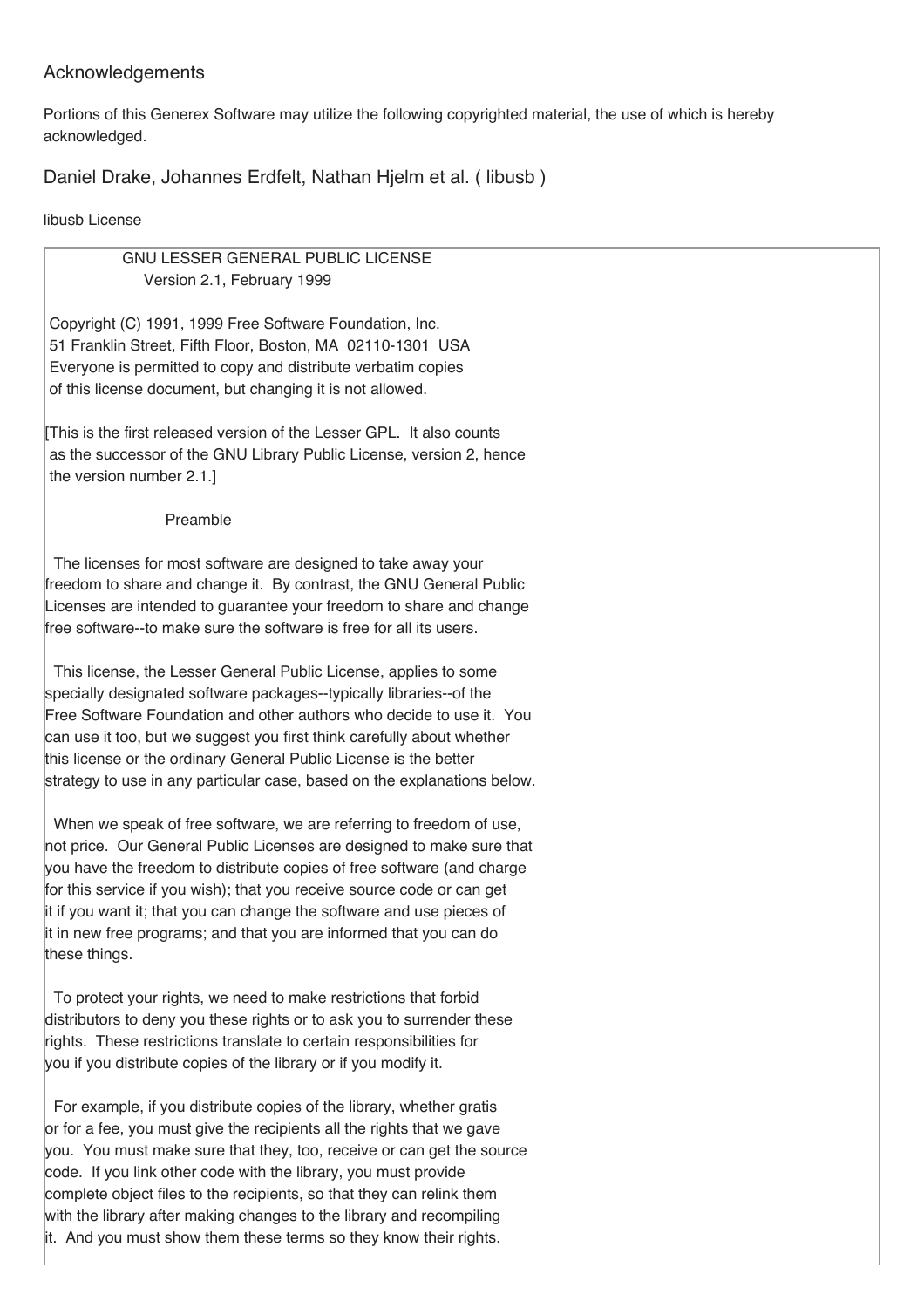We protect your rights with a two-step method: (1) we copyright the library, and (2) we offer you this license, which gives you legal permission to copy, distribute and/or modify the library.

To protect each distributor, we want to make it very clear that there is no warranty for the free library. Also, if the library is modified by someone else and passed on, the recipients should know that what they have is not the original version, so that the original author's reputation will not be affected by problems that might be introduced by others.

Finally, software patents pose a constant threat to the existence of any free program. We wish to make sure that a company cannot effectively restrict the users of a free program by obtaining a restrictive license from a patent holder. Therefore, we insist that any patent license obtained for a version of the library must be consistent with the full freedom of use specified in this license.

Most GNU software, including some libraries, is covered by the ordinary GNU General Public License. This license, the GNU Lesser General Public License, applies to certain designated libraries, and is quite different from the ordinary General Public License. We use this license for certain libraries in order to permit linking those libraries into non-free programs.

When a program is linked with a library, whether statically or using a shared library, the combination of the two is legally speaking a combined work, a derivative of the original library. The ordinary General Public License therefore permits such linking only if the entire combination fits its criteria of freedom. The Lesser General Public License permits more lax criteria for linking other code with the library.

We call this license the "Lesser" General Public License because it does Less to protect the user's freedom than the ordinary General Public License. It also provides other free software developers Less of an advantage over competing non-free programs. These disadvantages are the reason we use the ordinary General Public License for many libraries. However, the Lesser license provides advantages in certain special circumstances.

For example, on rare occasions, there may be a special need to encourage the widest possible use of a certain library, so that it becomes a de-facto standard. To achieve this, non-free programs must be allowed to use the library. A more frequent case is that a free library does the same job as widely used non-free libraries. In this case, there is little to gain by limiting the free library to free software only, so we use the Lesser General Public License.

In other cases, permission to use a particular library in non-free programs enables a greater number of people to use a large body of free software. For example, permission to use the GNU C Library in non-free programs enables many more people to use the whole GNU operating system, as well as its variant, the GNU/Linux operating system.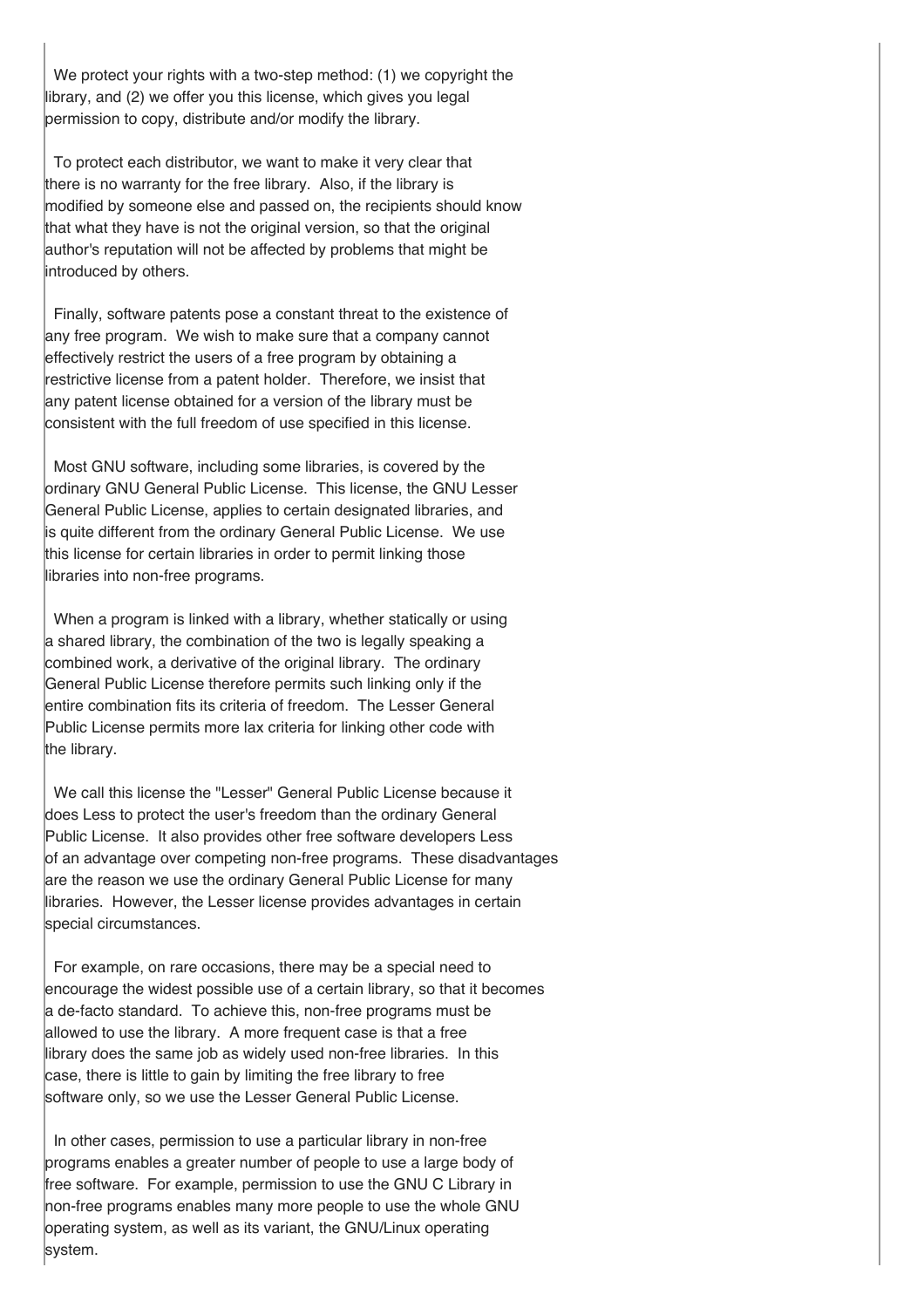Although the Lesser General Public License is Less protective of the users' freedom, it does ensure that the user of a program that is linked with the Library has the freedom and the wherewithal to run that program using a modified version of the Library.

The precise terms and conditions for copying, distribution and modification follow. Pay close attention to the difference between a "work based on the library" and a "work that uses the library". The former contains code derived from the library, whereas the latter must be combined with the library in order to run.

### GNU LESSER GENERAL PUBLIC LICENSE TERMS AND CONDITIONS FOR COPYING, DISTRIBUTION AND MODIFICATION

0. This License Agreement applies to any software library or other program which contains a notice placed by the copyright holder or other authorized party saying it may be distributed under the terms of this Lesser General Public License (also called "this License"). Each licensee is addressed as "you".

A "library" means a collection of software functions and/or data prepared so as to be conveniently linked with application programs (which use some of those functions and data) to form executables.

The "Library", below, refers to any such software library or work which has been distributed under these terms. A "work based on the Library" means either the Library or any derivative work under copyright law: that is to say, a work containing the Library or a portion of it, either verbatim or with modifications and/or translated straightforwardly into another language. (Hereinafter, translation is included without limitation in the term "modification".)

"Source code" for a work means the preferred form of the work for making modifications to it. For a library, complete source code means all the source code for all modules it contains, plus any associated interface definition files, plus the scripts used to control compilation and installation of the library.

Activities other than copying, distribution and modification are not covered by this License; they are outside its scope. The act of running a program using the Library is not restricted, and output from such a program is covered only if its contents constitute a work based on the Library (independent of the use of the Library in a tool for writing it). Whether that is true depends on what the Library does and what the program that uses the Library does.

1. You may copy and distribute verbatim copies of the Library's complete source code as you receive it, in any medium, provided that you conspicuously and appropriately publish on each copy an appropriate copyright notice and disclaimer of warranty; keep intact all the notices that refer to this License and to the absence of any warranty; and distribute a copy of this License along with the Library.

You may charge a fee for the physical act of transferring a copy,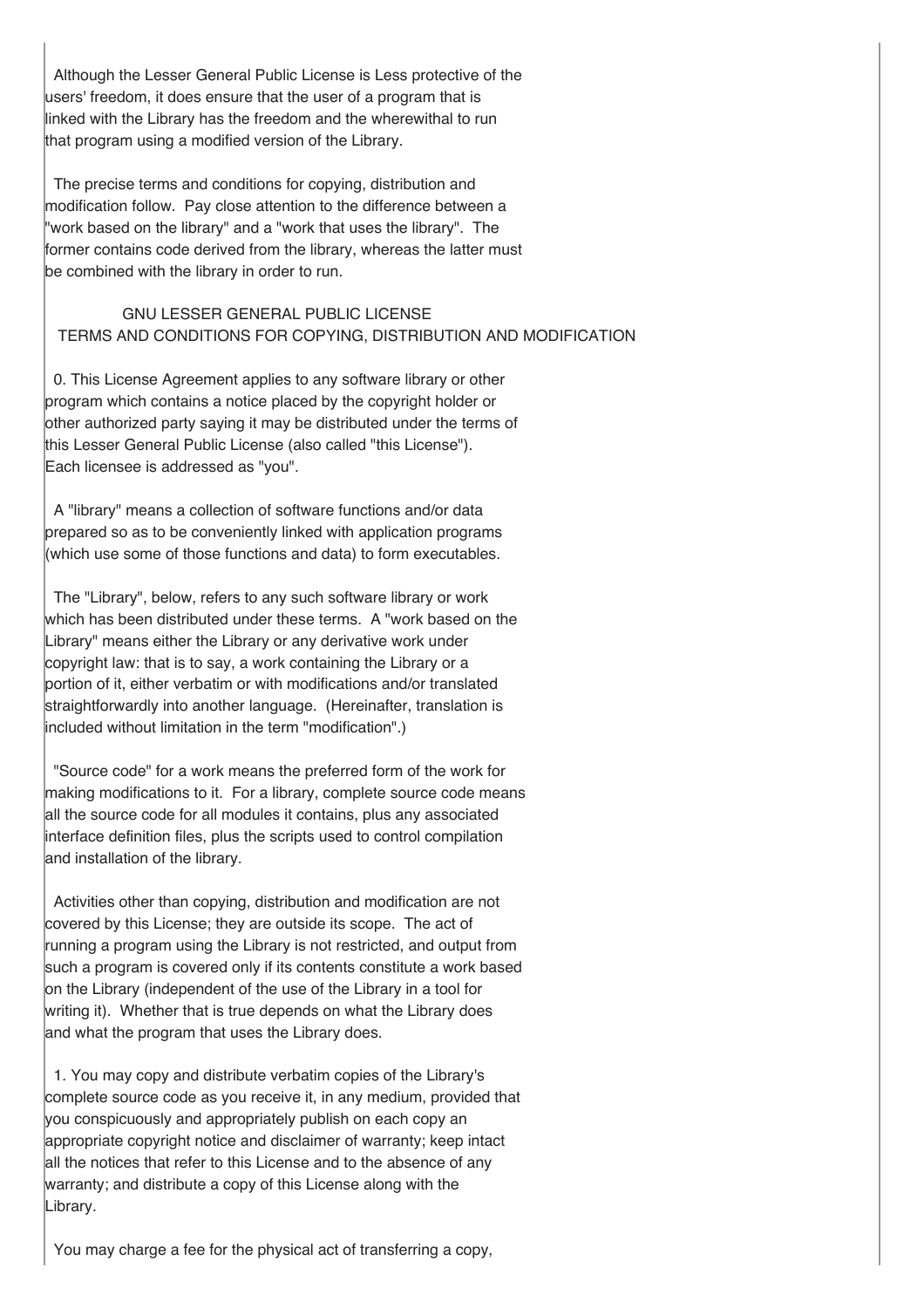and you may at your option offer warranty protection in exchange for a fee.

2. You may modify your copy or copies of the Library or any portion of it, thus forming a work based on the Library, and copy and distribute such modifications or work under the terms of Section 1 above, provided that you also meet all of these conditions:

a) The modified work must itself be a software library.

b) You must cause the files modified to carry prominent notices stating that you changed the files and the date of any change.

c) You must cause the whole of the work to be licensed at no charge to all third parties under the terms of this License.

d) If a facility in the modified Library refers to a function or a table of data to be supplied by an application program that uses the facility, other than as an argument passed when the facility is invoked, then you must make a good faith effort to ensure that, in the event an application does not supply such function or table, the facility still operates, and performs whatever part of its purpose remains meaningful.

(For example, a function in a library to compute square roots has a purpose that is entirely well-defined independent of the application. Therefore, Subsection 2d requires that any application-supplied function or table used by this function must be optional: if the application does not supply it, the square root function must still compute square roots.)

These requirements apply to the modified work as a whole. If identifiable sections of that work are not derived from the Library, and can be reasonably considered independent and separate works in themselves, then this License, and its terms, do not apply to those sections when you distribute them as separate works. But when you distribute the same sections as part of a whole which is a work based on the Library, the distribution of the whole must be on the terms of this License, whose permissions for other licensees extend to the entire whole, and thus to each and every part regardless of who wrote it.

Thus, it is not the intent of this section to claim rights or contest your rights to work written entirely by you; rather, the intent is to exercise the right to control the distribution of derivative or collective works based on the Library.

In addition, mere aggregation of another work not based on the Library with the Library (or with a work based on the Library) on a volume of a storage or distribution medium does not bring the other work under the scope of this License.

3. You may opt to apply the terms of the ordinary GNU General Public License instead of this License to a given copy of the Library. To do this, you must alter all the notices that refer to this License, so that they refer to the ordinary GNU General Public License, version 2,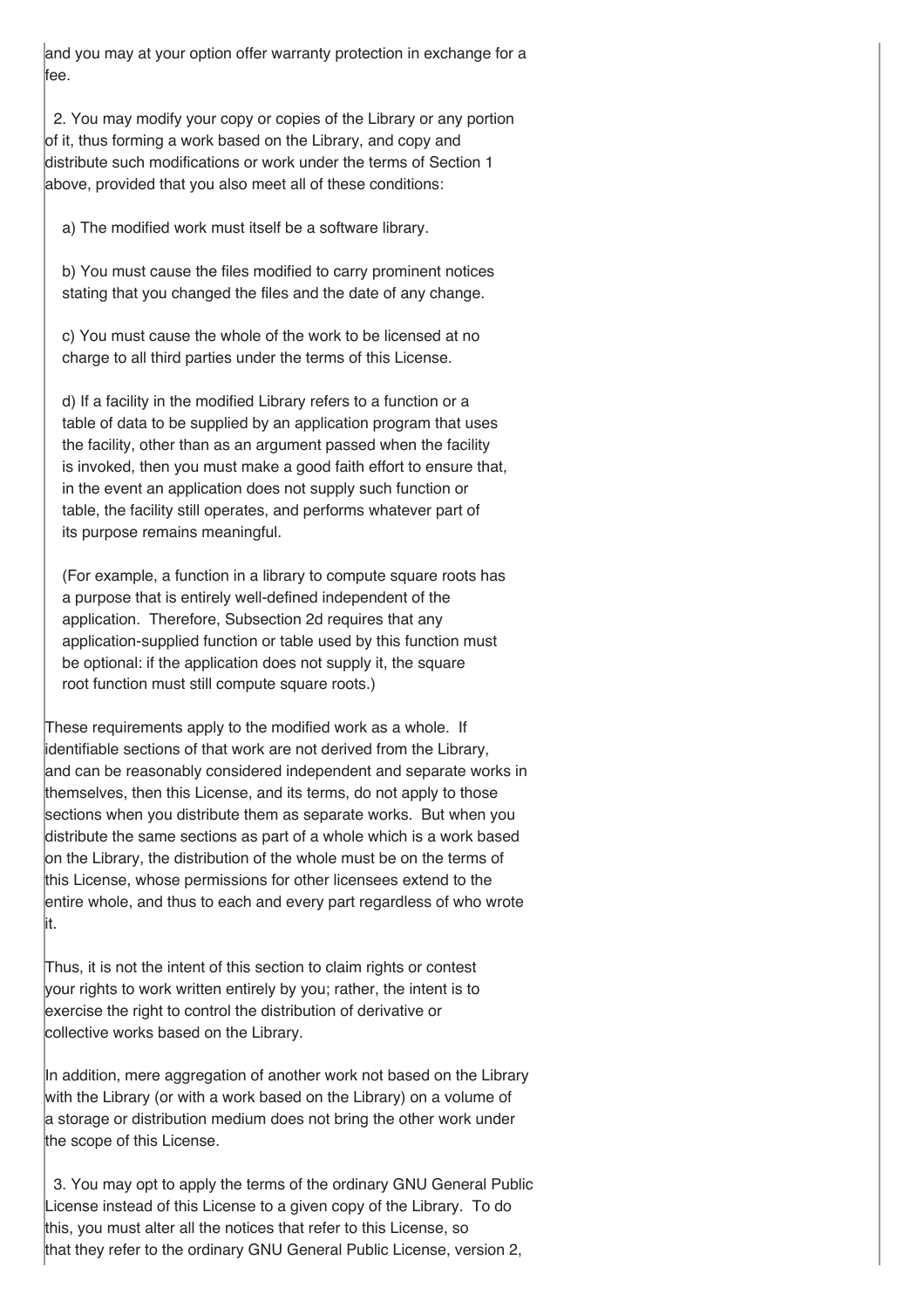instead of to this License. (If a newer version than version 2 of the ordinary GNU General Public License has appeared, then you can specify that version instead if you wish.) Do not make any other change in these notices.

Once this change is made in a given copy, it is irreversible for that copy, so the ordinary GNU General Public License applies to all subsequent copies and derivative works made from that copy.

This option is useful when you wish to copy part of the code of the Library into a program that is not a library.

4. You may copy and distribute the Library (or a portion or derivative of it, under Section 2) in object code or executable form under the terms of Sections 1 and 2 above provided that you accompany it with the complete corresponding machine-readable source code, which must be distributed under the terms of Sections 1 and 2 above on a medium customarily used for software interchange.

If distribution of object code is made by offering access to copy from a designated place, then offering equivalent access to copy the source code from the same place satisfies the requirement to distribute the source code, even though third parties are not compelled to copy the source along with the object code.

5. A program that contains no derivative of any portion of the Library, but is designed to work with the Library by being compiled or linked with it, is called a "work that uses the Library". Such a work, in isolation, is not a derivative work of the Library, and therefore falls outside the scope of this License.

However, linking a "work that uses the Library" with the Library creates an executable that is a derivative of the Library (because it contains portions of the Library), rather than a "work that uses the library". The executable is therefore covered by this License. Section 6 states terms for distribution of such executables.

When a "work that uses the Library" uses material from a header file that is part of the Library, the object code for the work may be a derivative work of the Library even though the source code is not. Whether this is true is especially significant if the work can be linked without the Library, or if the work is itself a library. The threshold for this to be true is not precisely defined by law.

If such an object file uses only numerical parameters, data structure layouts and accessors, and small macros and small inline functions (ten lines or less in length), then the use of the object file is unrestricted, regardless of whether it is legally a derivative work. (Executables containing this object code plus portions of the Library will still fall under Section 6.)

Otherwise, if the work is a derivative of the Library, you may distribute the object code for the work under the terms of Section 6. Any executables containing that work also fall under Section 6, whether or not they are linked directly with the Library itself.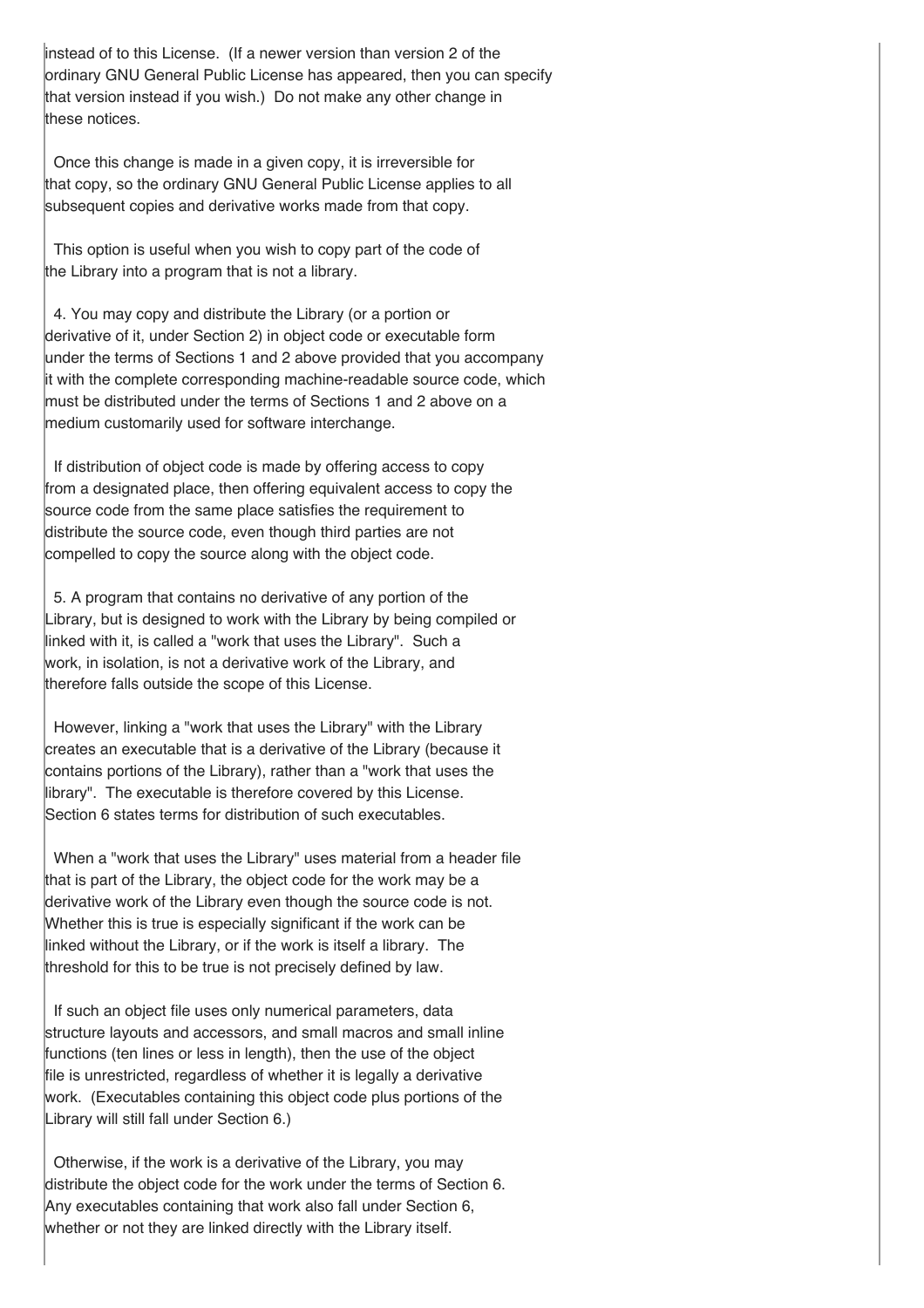6. As an exception to the Sections above, you may also combine or link a "work that uses the Library" with the Library to produce a work containing portions of the Library, and distribute that work under terms of your choice, provided that the terms permit modification of the work for the customer's own use and reverse engineering for debugging such modifications.

You must give prominent notice with each copy of the work that the Library is used in it and that the Library and its use are covered by this License. You must supply a copy of this License. If the work during execution displays copyright notices, you must include the copyright notice for the Library among them, as well as a reference directing the user to the copy of this License. Also, you must do one of these things:

a) Accompany the work with the complete corresponding machine-readable source code for the Library including whatever changes were used in the work (which must be distributed under Sections 1 and 2 above); and, if the work is an executable linked with the Library, with the complete machine-readable "work that uses the Library", as object code and/or source code, so that the user can modify the Library and then relink to produce a modified executable containing the modified Library. (It is understood that the user who changes the contents of definitions files in the Library will not necessarily be able to recompile the application to use the modified definitions.)

b) Use a suitable shared library mechanism for linking with the Library. A suitable mechanism is one that (1) uses at run time a copy of the library already present on the user's computer system, rather than copying library functions into the executable, and (2) will operate properly with a modified version of the library, if the user installs one, as long as the modified version is interface-compatible with the version that the work was made with.

c) Accompany the work with a written offer, valid for at least three years, to give the same user the materials specified in Subsection 6a, above, for a charge no more than the cost of performing this distribution.

d) If distribution of the work is made by offering access to copy from a designated place, offer equivalent access to copy the above specified materials from the same place.

e) Verify that the user has already received a copy of these materials or that you have already sent this user a copy.

For an executable, the required form of the "work that uses the Library" must include any data and utility programs needed for reproducing the executable from it. However, as a special exception, the materials to be distributed need not include anything that is normally distributed (in either source or binary form) with the major components (compiler, kernel, and so on) of the operating system on which the executable runs, unless that component itself accompanies the executable.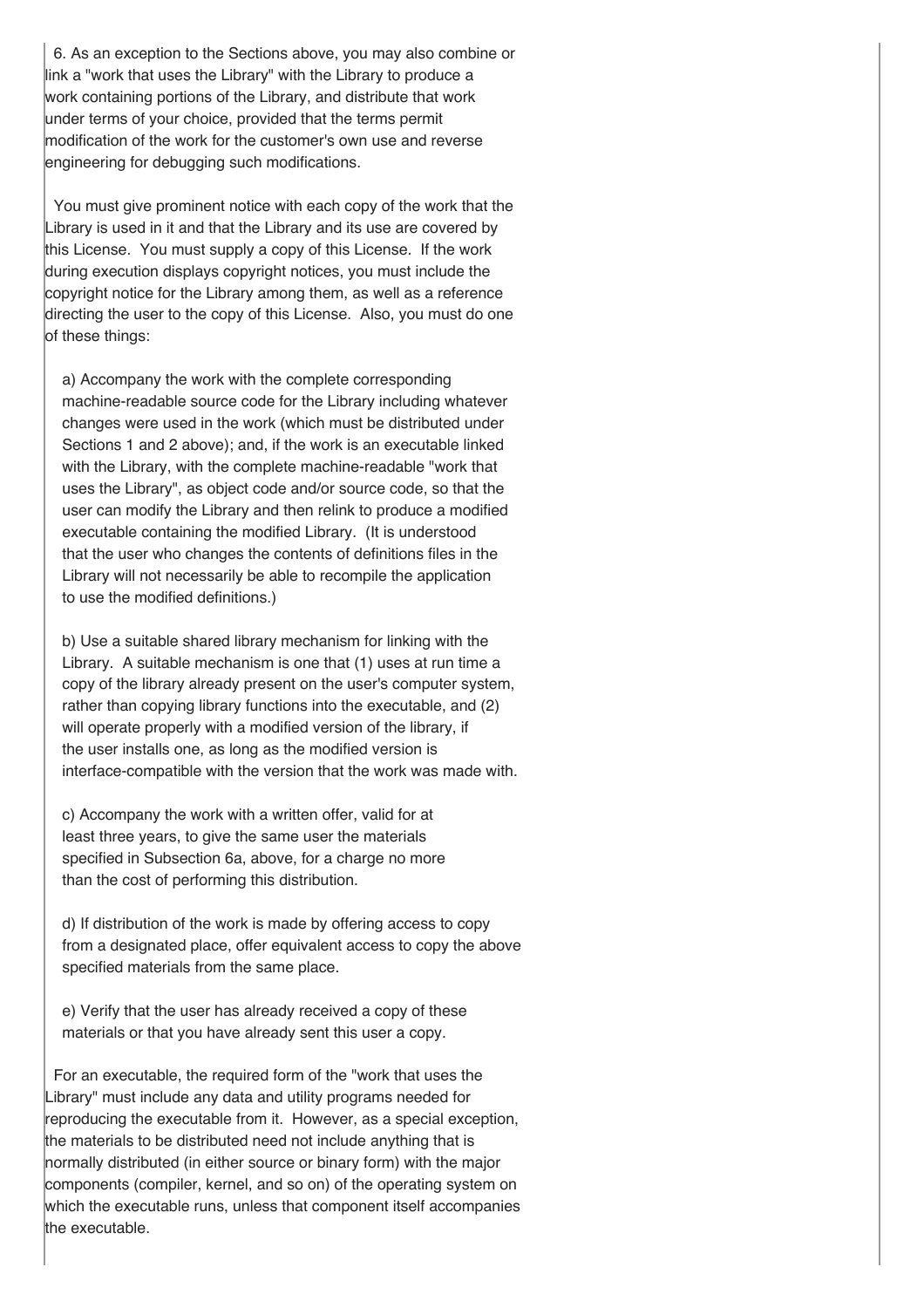It may happen that this requirement contradicts the license restrictions of other proprietary libraries that do not normally accompany the operating system. Such a contradiction means you cannot use both them and the Library together in an executable that you distribute.

7. You may place library facilities that are a work based on the Library side-by-side in a single library together with other library facilities not covered by this License, and distribute such a combined library, provided that the separate distribution of the work based on the Library and of the other library facilities is otherwise permitted, and provided that you do these two things:

a) Accompany the combined library with a copy of the same work based on the Library, uncombined with any other library facilities. This must be distributed under the terms of the Sections above.

b) Give prominent notice with the combined library of the fact that part of it is a work based on the Library, and explaining where to find the accompanying uncombined form of the same work.

8. You may not copy, modify, sublicense, link with, or distribute the Library except as expressly provided under this License. Any attempt otherwise to copy, modify, sublicense, link with, or distribute the Library is void, and will automatically terminate your rights under this License. However, parties who have received copies, or rights, from you under this License will not have their licenses terminated so long as such parties remain in full compliance.

9. You are not required to accept this License, since you have not signed it. However, nothing else grants you permission to modify or distribute the Library or its derivative works. These actions are prohibited by law if you do not accept this License. Therefore, by modifying or distributing the Library (or any work based on the Library), you indicate your acceptance of this License to do so, and all its terms and conditions for copying, distributing or modifying the Library or works based on it.

10. Each time you redistribute the Library (or any work based on the Library), the recipient automatically receives a license from the original licensor to copy, distribute, link with or modify the Library subject to these terms and conditions. You may not impose any further restrictions on the recipients' exercise of the rights granted herein. You are not responsible for enforcing compliance by third parties with this License.

11. If, as a consequence of a court judgment or allegation of patent infringement or for any other reason (not limited to patent issues), conditions are imposed on you (whether by court order, agreement or otherwise) that contradict the conditions of this License, they do not excuse you from the conditions of this License. If you cannot distribute so as to satisfy simultaneously your obligations under this License and any other pertinent obligations, then as a consequence you may not distribute the Library at all. For example, if a patent license would not permit royalty-free redistribution of the Library by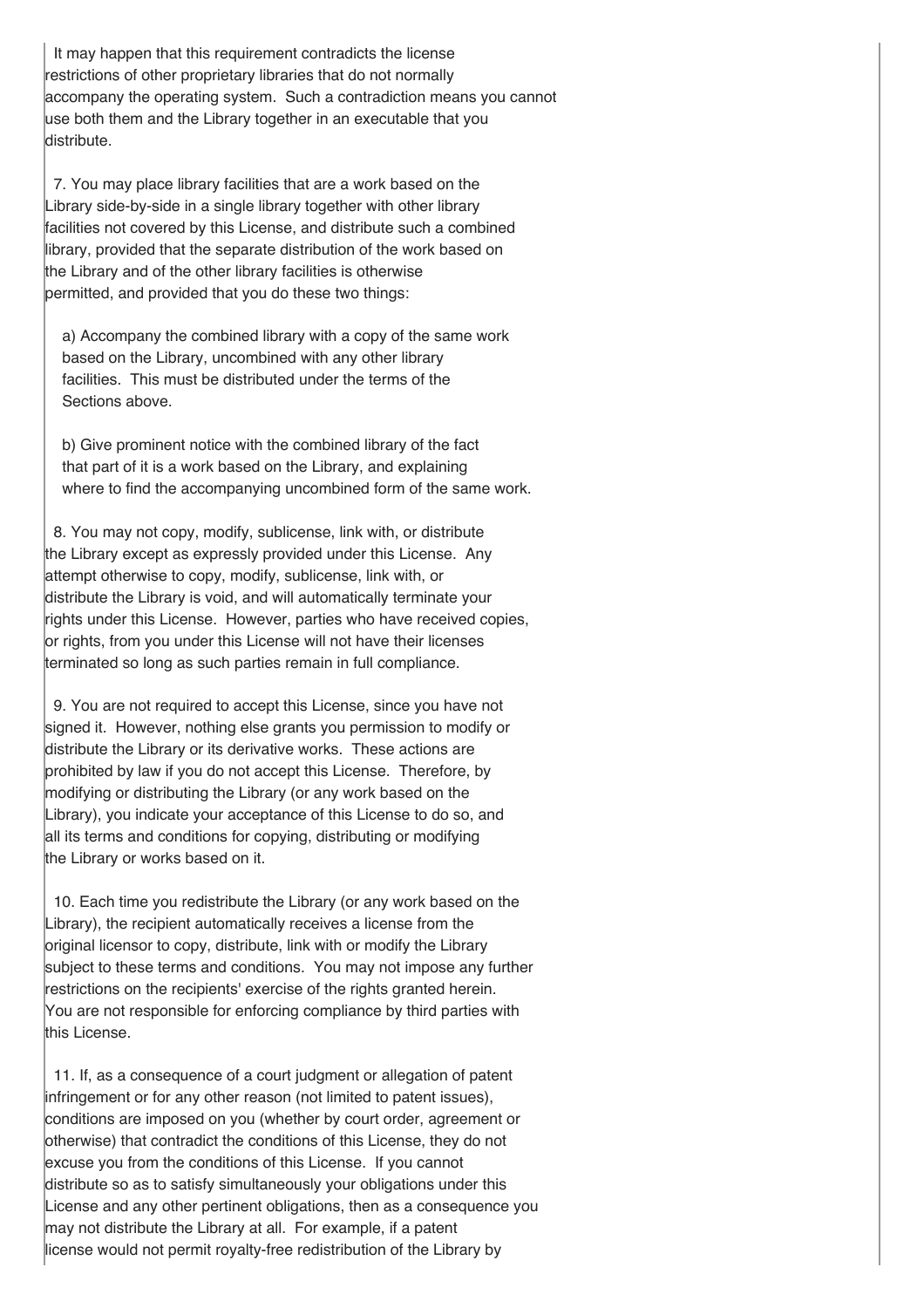all those who receive copies directly or indirectly through you, then the only way you could satisfy both it and this License would be to refrain entirely from distribution of the Library.

If any portion of this section is held invalid or unenforceable under any particular circumstance, the balance of the section is intended to apply, and the section as a whole is intended to apply in other circumstances.

It is not the purpose of this section to induce you to infringe any patents or other property right claims or to contest validity of any such claims; this section has the sole purpose of protecting the integrity of the free software distribution system which is implemented by public license practices. Many people have made generous contributions to the wide range of software distributed through that system in reliance on consistent application of that system; it is up to the author/donor to decide if he or she is willing to distribute software through any other system and a licensee cannot impose that choice.

This section is intended to make thoroughly clear what is believed to be a consequence of the rest of this License.

12. If the distribution and/or use of the Library is restricted in certain countries either by patents or by copyrighted interfaces, the original copyright holder who places the Library under this License may add an explicit geographical distribution limitation excluding those countries, so that distribution is permitted only in or among countries not thus excluded. In such case, this License incorporates the limitation as if written in the body of this License.

13. The Free Software Foundation may publish revised and/or new versions of the Lesser General Public License from time to time. Such new versions will be similar in spirit to the present version, but may differ in detail to address new problems or concerns.

Each version is given a distinguishing version number. If the Library specifies a version number of this License which applies to it and "any later version", you have the option of following the terms and conditions either of that version or of any later version published by the Free Software Foundation. If the Library does not specify a license version number, you may choose any version ever published by the Free Software Foundation.

14. If you wish to incorporate parts of the Library into other free programs whose distribution conditions are incompatible with these, write to the author to ask for permission. For software which is copyrighted by the Free Software Foundation, write to the Free Software Foundation; we sometimes make exceptions for this. Our decision will be guided by the two goals of preserving the free status of all derivatives of our free software and of promoting the sharing and reuse of software generally.

### NO WARRANTY

15. BECAUSE THE LIBRARY IS LICENSED FREE OF CHARGE, THERE IS NO WARRANTY FOR THE LIBRARY, TO THE EXTENT PERMITTED BY APPLICABLE LAW.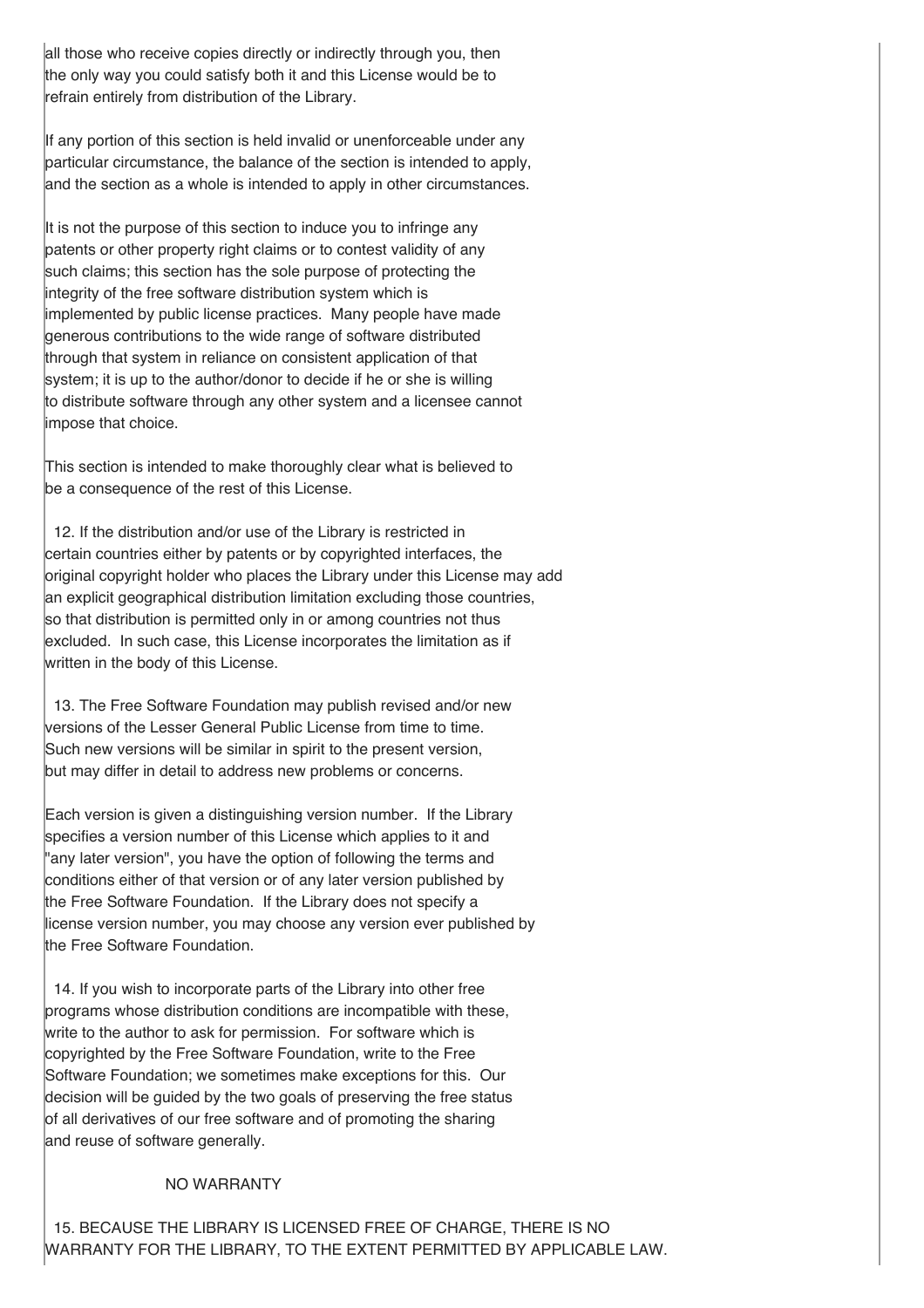EXCEPT WHEN OTHERWISE STATED IN WRITING THE COPYRIGHT HOLDERS AND/OR OTHER PARTIES PROVIDE THE LIBRARY "AS IS" WITHOUT WARRANTY OF ANY KIND, EITHER EXPRESSED OR IMPLIED, INCLUDING, BUT NOT LIMITED TO, THE IMPLIED WARRANTIES OF MERCHANTABILITY AND FITNESS FOR A PARTICULAR PURPOSE. THE ENTIRE RISK AS TO THE QUALITY AND PERFORMANCE OF THE LIBRARY IS WITH YOU. SHOULD THE LIBRARY PROVE DEFECTIVE, YOU ASSUME THE COST OF ALL NECESSARY SERVICING, REPAIR OR CORRECTION.

16. IN NO EVENT UNLESS REQUIRED BY APPLICABLE LAW OR AGREED TO IN WRITING WILL ANY COPYRIGHT HOLDER, OR ANY OTHER PARTY WHO MAY MODIFY AND/OR REDISTRIBUTE THE LIBRARY AS PERMITTED ABOVE, BE LIABLE TO YOU FOR DAMAGES, INCLUDING ANY GENERAL, SPECIAL, INCIDENTAL OR CONSEQUENTIAL DAMAGES ARISING OUT OF THE USE OR INABILITY TO USE THE LIBRARY (INCLUDING BUT NOT LIMITED TO LOSS OF DATA OR DATA BEING RENDERED INACCURATE OR LOSSES SUSTAINED BY YOU OR THIRD PARTIES OR A FAILURE OF THE LIBRARY TO OPERATE WITH ANY OTHER SOFTWARE), EVEN IF SUCH HOLDER OR OTHER PARTY HAS BEEN ADVISED OF THE POSSIBILITY OF SUCH DAMAGES.

END OF TERMS AND CONDITIONS

How to Apply These Terms to Your New Libraries

If you develop a new library, and you want it to be of the greatest possible use to the public, we recommend making it free software that everyone can redistribute and change. You can do so by permitting redistribution under these terms (or, alternatively, under the terms of the ordinary General Public License).

To apply these terms, attach the following notices to the library. It is safest to attach them to the start of each source file to most effectively convey the exclusion of warranty; and each file should have at least the "copyright" line and a pointer to where the full notice is found.

<one line to give the library's name and a brief idea of what it does.> Copyright  $(C)$  <year > <name of author>

This library is free software; you can redistribute it and/or modify it under the terms of the GNU Lesser General Public License as published by the Free Software Foundation; either version 2.1 of the License, or (at your option) any later version.

This library is distributed in the hope that it will be useful, but WITHOUT ANY WARRANTY; without even the implied warranty of MERCHANTABILITY or FITNESS FOR A PARTICULAR PURPOSE. See the GNU Lesser General Public License for more details.

You should have received a copy of the GNU Lesser General Public License along with this library; if not, write to the Free Software Foundation, Inc., 51 Franklin Street, Fifth Floor, Boston, MA 02110-1301 USA

Also add information on how to contact you by electronic and paper mail.

You should also get your employer (if you work as a programmer) or your school, if any, to sign a "copyright disclaimer" for the library, if necessary. Here is a sample; alter the names: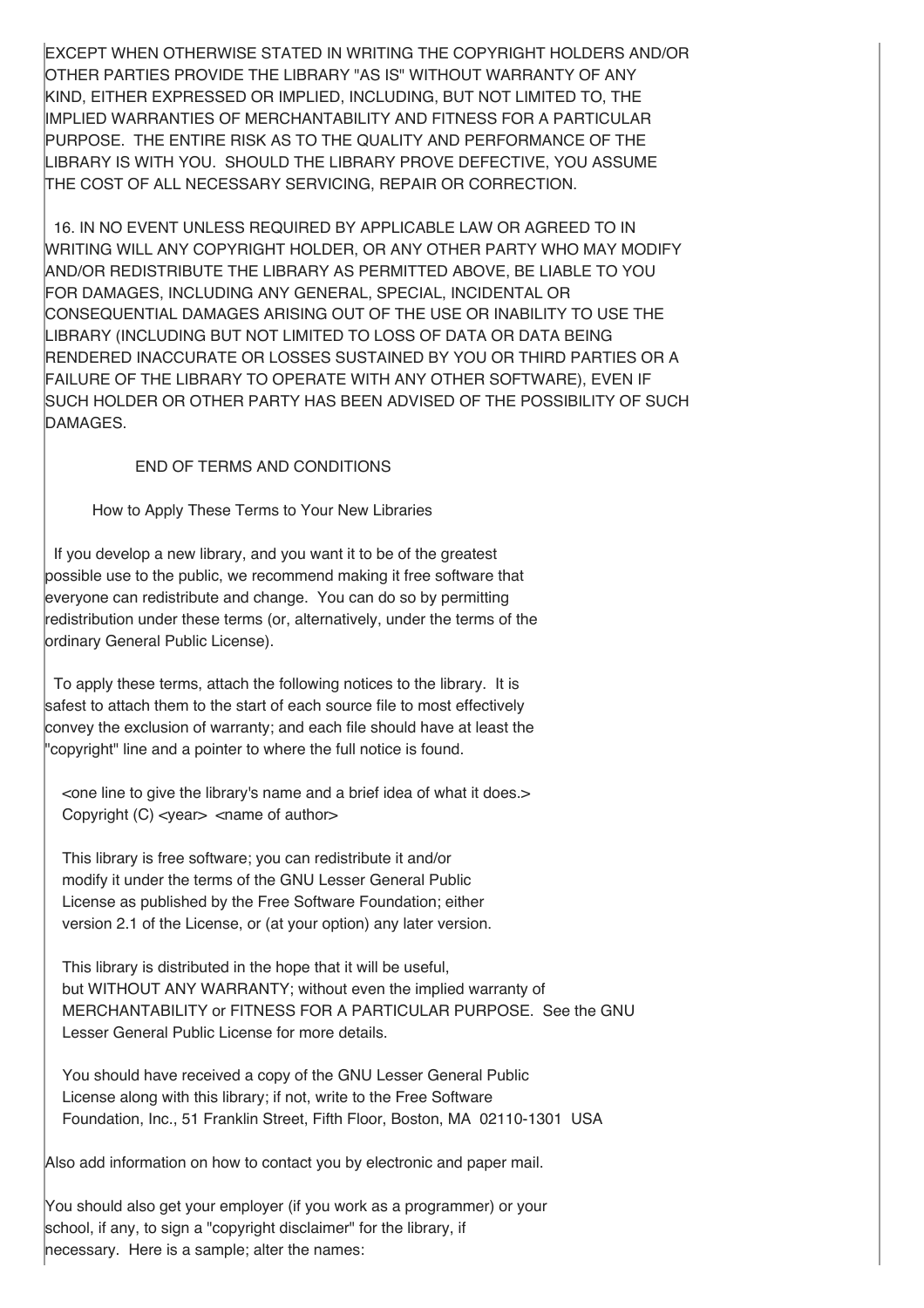Yoyodyne, Inc., hereby disclaims all copyright interest in the library `Frob' (a library for tweaking knobs) written by James Random Hacker.

<signature of Ty Coon>, 1 April 1990 Ty Coon, President of Vice

That's all there is to it!

# The OpenSSL Project ( OpenSSL )

### OpenSSL License

| <b>LICENSE ISSUES</b><br>==============<br>The OpenSSL toolkit stays under a dual license, i.e. both the conditions of<br>the OpenSSL License and the original SSLeay license apply to the toolkit.<br>See below for the actual license texts. Actually both licenses are BSD-style<br>Open Source licenses. In case of any license issues related to OpenSSL<br>please contact openssl-core@openssl.org. |
|-----------------------------------------------------------------------------------------------------------------------------------------------------------------------------------------------------------------------------------------------------------------------------------------------------------------------------------------------------------------------------------------------------------|
| <b>OpenSSL License</b>                                                                                                                                                                                                                                                                                                                                                                                    |
| =========                                                                                                                                                                                                                                                                                                                                                                                                 |
| * Copyright (c) 1998-2011 The OpenSSL Project. All rights reserved.                                                                                                                                                                                                                                                                                                                                       |
| * Redistribution and use in source and binary forms, with or without<br>* modification, are permitted provided that the following conditions<br>* are met:                                                                                                                                                                                                                                                |
| * 1. Redistributions of source code must retain the above copyright<br>$\ast$<br>notice, this list of conditions and the following disclaimer.<br>$\star$                                                                                                                                                                                                                                                 |
| * 2. Redistributions in binary form must reproduce the above copyright<br>$\ast$<br>notice, this list of conditions and the following disclaimer in<br>$\ast$<br>the documentation and/or other materials provided with the<br>$\ast$<br>distribution.<br>$\star$                                                                                                                                         |
| * 3. All advertising materials mentioning features or use of this<br>$\star$<br>software must display the following acknowledgment:<br>$\ast$<br>"This product includes software developed by the OpenSSL Project<br>$\ast$<br>for use in the OpenSSL Toolkit. (http://www.openssl.org/)"                                                                                                                 |
| * 4. The names "OpenSSL Toolkit" and "OpenSSL Project" must not be used to<br>$\ast$<br>endorse or promote products derived from this software without<br>$\star$<br>prior written permission. For written permission, please contact<br>$^{\star}$<br>openssl-core@openssl.org.<br>$\star$                                                                                                               |
| * 5. Products derived from this software may not be called "OpenSSL"<br>$\ast$<br>nor may "OpenSSL" appear in their names without prior written<br>$\star$<br>permission of the OpenSSL Project.<br>$\star$                                                                                                                                                                                               |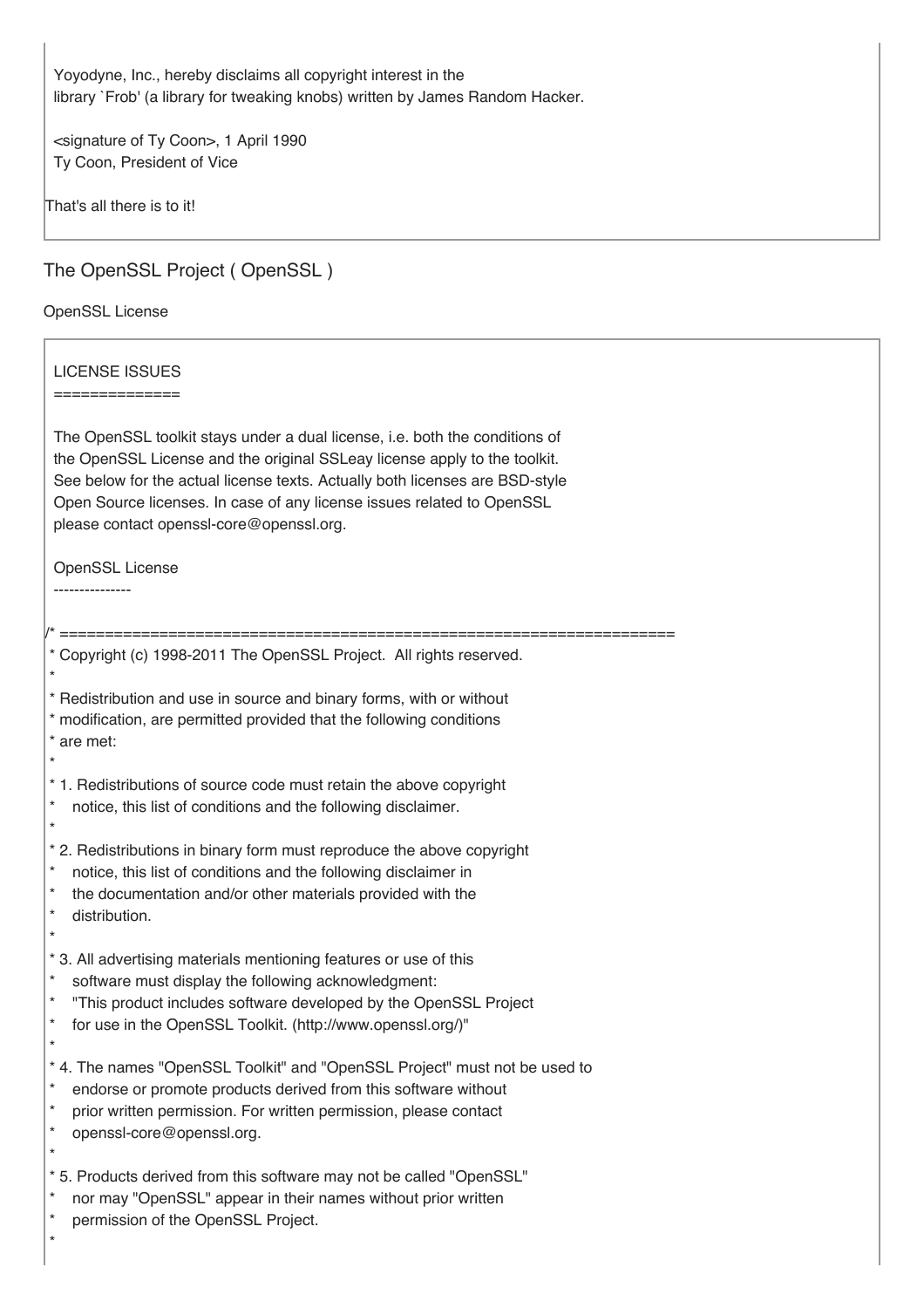| acknowledgment:                                                                                                                                                                                                                                                                                                                                                                                                                                                                                                                                                                                                                                                                                                                                                                                                                |  |
|--------------------------------------------------------------------------------------------------------------------------------------------------------------------------------------------------------------------------------------------------------------------------------------------------------------------------------------------------------------------------------------------------------------------------------------------------------------------------------------------------------------------------------------------------------------------------------------------------------------------------------------------------------------------------------------------------------------------------------------------------------------------------------------------------------------------------------|--|
| $^\star$<br>"This product includes software developed by the OpenSSL Project                                                                                                                                                                                                                                                                                                                                                                                                                                                                                                                                                                                                                                                                                                                                                   |  |
| for use in the OpenSSL Toolkit (http://www.openssl.org/)"<br>$^{\star}$                                                                                                                                                                                                                                                                                                                                                                                                                                                                                                                                                                                                                                                                                                                                                        |  |
| * THIS SOFTWARE IS PROVIDED BY THE OpenSSL PROJECT "AS IS" AND ANY<br>* EXPRESSED OR IMPLIED WARRANTIES, INCLUDING, BUT NOT LIMITED TO, THE<br>* IMPLIED WARRANTIES OF MERCHANTABILITY AND FITNESS FOR A PARTICULAR<br>* PURPOSE ARE DISCLAIMED. IN NO EVENT SHALL THE OpenSSL PROJECT OR<br>* ITS CONTRIBUTORS BE LIABLE FOR ANY DIRECT, INDIRECT, INCIDENTAL,<br>* SPECIAL, EXEMPLARY, OR CONSEQUENTIAL DAMAGES (INCLUDING, BUT<br>* NOT LIMITED TO, PROCUREMENT OF SUBSTITUTE GOODS OR SERVICES;<br>* LOSS OF USE, DATA, OR PROFITS; OR BUSINESS INTERRUPTION)<br>* HOWEVER CAUSED AND ON ANY THEORY OF LIABILITY, WHETHER IN CONTRACT,<br>* STRICT LIABILITY, OR TORT (INCLUDING NEGLIGENCE OR OTHERWISE)<br>* ARISING IN ANY WAY OUT OF THE USE OF THIS SOFTWARE, EVEN IF ADVISED<br>* OF THE POSSIBILITY OF SUCH DAMAGE. |  |
|                                                                                                                                                                                                                                                                                                                                                                                                                                                                                                                                                                                                                                                                                                                                                                                                                                |  |
| * This product includes cryptographic software written by Eric Young<br>* (eay@cryptsoft.com). This product includes software written by Tim<br>* Hudson (tjh@cryptsoft.com).                                                                                                                                                                                                                                                                                                                                                                                                                                                                                                                                                                                                                                                  |  |
| $^*/$                                                                                                                                                                                                                                                                                                                                                                                                                                                                                                                                                                                                                                                                                                                                                                                                                          |  |
|                                                                                                                                                                                                                                                                                                                                                                                                                                                                                                                                                                                                                                                                                                                                                                                                                                |  |
| <b>Original SSLeay License</b><br>---------------------                                                                                                                                                                                                                                                                                                                                                                                                                                                                                                                                                                                                                                                                                                                                                                        |  |
|                                                                                                                                                                                                                                                                                                                                                                                                                                                                                                                                                                                                                                                                                                                                                                                                                                |  |
| <sup>/*</sup> Copyright (C) 1995-1998 Eric Young (eay@cryptsoft.com)<br>* All rights reserved.                                                                                                                                                                                                                                                                                                                                                                                                                                                                                                                                                                                                                                                                                                                                 |  |
| * This package is an SSL implementation written                                                                                                                                                                                                                                                                                                                                                                                                                                                                                                                                                                                                                                                                                                                                                                                |  |
| * by Eric Young (eay@cryptsoft.com).                                                                                                                                                                                                                                                                                                                                                                                                                                                                                                                                                                                                                                                                                                                                                                                           |  |
| * The implementation was written so as to conform with Netscapes SSL.                                                                                                                                                                                                                                                                                                                                                                                                                                                                                                                                                                                                                                                                                                                                                          |  |
| * This library is free for commercial and non-commercial use as long as                                                                                                                                                                                                                                                                                                                                                                                                                                                                                                                                                                                                                                                                                                                                                        |  |
|                                                                                                                                                                                                                                                                                                                                                                                                                                                                                                                                                                                                                                                                                                                                                                                                                                |  |
| * the following conditions are aheared to. The following conditions                                                                                                                                                                                                                                                                                                                                                                                                                                                                                                                                                                                                                                                                                                                                                            |  |
| * apply to all code found in this distribution, be it the RC4, RSA,                                                                                                                                                                                                                                                                                                                                                                                                                                                                                                                                                                                                                                                                                                                                                            |  |
| * Ihash, DES, etc., code; not just the SSL code. The SSL documentation                                                                                                                                                                                                                                                                                                                                                                                                                                                                                                                                                                                                                                                                                                                                                         |  |
| * included with this distribution is covered by the same copyright terms                                                                                                                                                                                                                                                                                                                                                                                                                                                                                                                                                                                                                                                                                                                                                       |  |
| * except that the holder is Tim Hudson (tjh@cryptsoft.com).<br>$^{\star}$                                                                                                                                                                                                                                                                                                                                                                                                                                                                                                                                                                                                                                                                                                                                                      |  |
| * Copyright remains Eric Young's, and as such any Copyright notices in                                                                                                                                                                                                                                                                                                                                                                                                                                                                                                                                                                                                                                                                                                                                                         |  |
| * the code are not to be removed.                                                                                                                                                                                                                                                                                                                                                                                                                                                                                                                                                                                                                                                                                                                                                                                              |  |
| * If this package is used in a product, Eric Young should be given attribution                                                                                                                                                                                                                                                                                                                                                                                                                                                                                                                                                                                                                                                                                                                                                 |  |
| * as the author of the parts of the library used.<br>* This can be in the form of a textual message at program startup or                                                                                                                                                                                                                                                                                                                                                                                                                                                                                                                                                                                                                                                                                                      |  |
| * in documentation (online or textual) provided with the package.                                                                                                                                                                                                                                                                                                                                                                                                                                                                                                                                                                                                                                                                                                                                                              |  |
|                                                                                                                                                                                                                                                                                                                                                                                                                                                                                                                                                                                                                                                                                                                                                                                                                                |  |
| * Redistribution and use in source and binary forms, with or without                                                                                                                                                                                                                                                                                                                                                                                                                                                                                                                                                                                                                                                                                                                                                           |  |
| * modification, are permitted provided that the following conditions                                                                                                                                                                                                                                                                                                                                                                                                                                                                                                                                                                                                                                                                                                                                                           |  |
| * are met:                                                                                                                                                                                                                                                                                                                                                                                                                                                                                                                                                                                                                                                                                                                                                                                                                     |  |
| * 1. Redistributions of source code must retain the copyright<br>*                                                                                                                                                                                                                                                                                                                                                                                                                                                                                                                                                                                                                                                                                                                                                             |  |
| notice, this list of conditions and the following disclaimer.<br>* 2. Redistributions in binary form must reproduce the above copyright                                                                                                                                                                                                                                                                                                                                                                                                                                                                                                                                                                                                                                                                                        |  |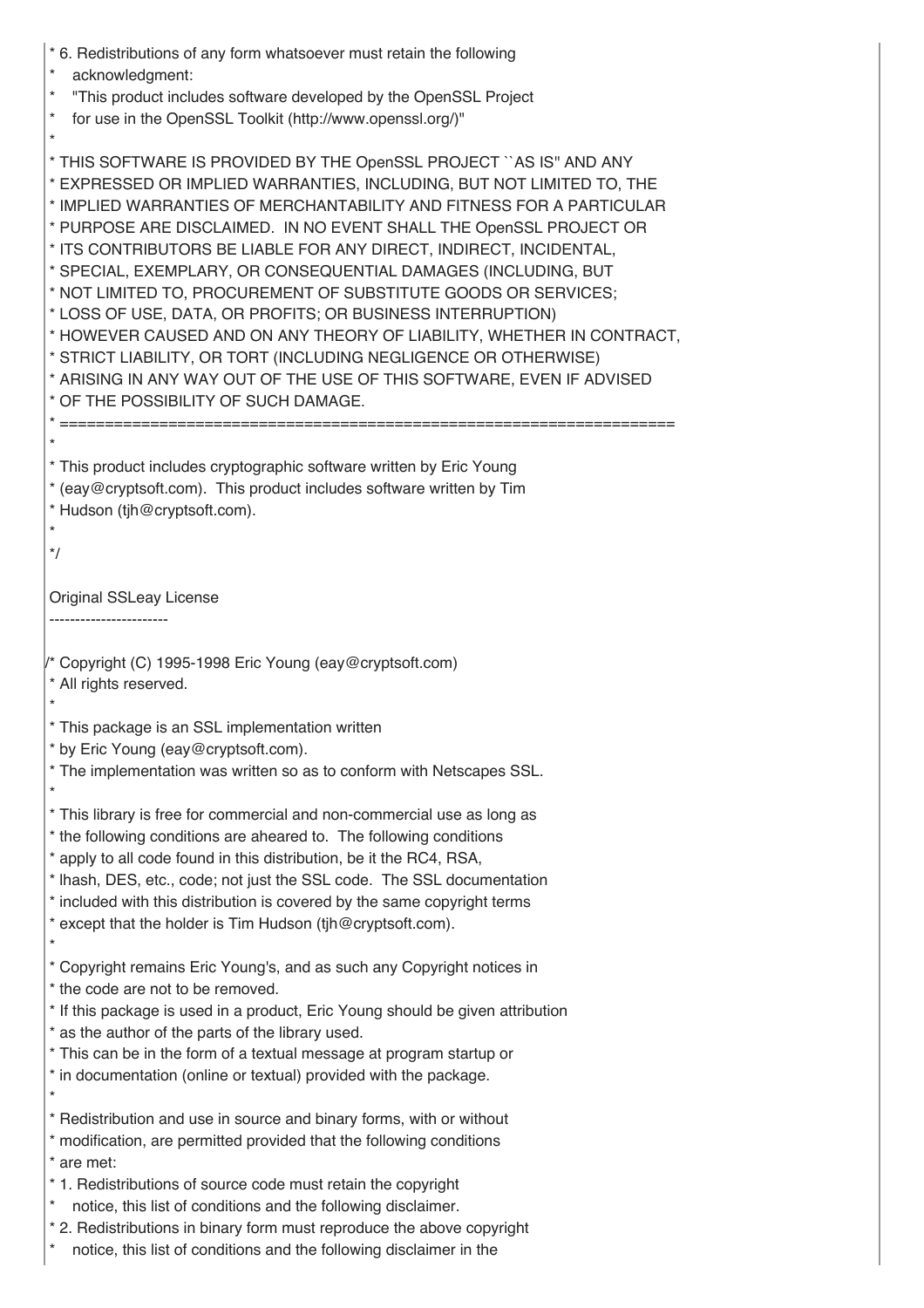|  | documentation and/or other materials provided with the distribution. |  |  |  |  |  |  |
|--|----------------------------------------------------------------------|--|--|--|--|--|--|
|--|----------------------------------------------------------------------|--|--|--|--|--|--|

- \* 3. All advertising materials mentioning features or use of this software
- \* must display the following acknowledgement:<br>\* Finis product includes cryptographic software
- "This product includes cryptographic software written by
- Eric Young (eay@cryptsoft.com)"
- The word 'cryptographic' can be left out if the rouines from the library
- being used are not cryptographic related :-).
- \* 4. If you include any Windows specific code (or a derivative thereof) from
- the apps directory (application code) you must include an acknowledgement:
- "This product includes software written by Tim Hudson (tjh@cryptsoft.com)"

\* THIS SOFTWARE IS PROVIDED BY ERIC YOUNG ``AS IS'' AND

\* ANY EXPRESS OR IMPLIED WARRANTIES, INCLUDING, BUT NOT LIMITED TO, THE

\* IMPLIED WARRANTIES OF MERCHANTABILITY AND FITNESS FOR A PARTICULAR PURPOSE

\* ARE DISCLAIMED. IN NO EVENT SHALL THE AUTHOR OR CONTRIBUTORS BE LIABLE

- \* FOR ANY DIRECT, INDIRECT, INCIDENTAL, SPECIAL, EXEMPLARY, OR CONSEQUENTIAL
- \* DAMAGES (INCLUDING, BUT NOT LIMITED TO, PROCUREMENT OF SUBSTITUTE GOODS
- \* OR SERVICES; LOSS OF USE, DATA, OR PROFITS; OR BUSINESS INTERRUPTION)
- \* HOWEVER CAUSED AND ON ANY THEORY OF LIABILITY, WHETHER IN CONTRACT, STRICT
- \* LIABILITY, OR TORT (INCLUDING NEGLIGENCE OR OTHERWISE) ARISING IN ANY WAY

\* OUT OF THE USE OF THIS SOFTWARE, EVEN IF ADVISED OF THE POSSIBILITY OF \* SUCH DAMAGE.

\*

\*

\* The licence and distribution terms for any publically available version or

- \* derivative of this code cannot be changed. i.e. this code cannot simply be
- \* copied and put under another distribution licence
- \* [including the GNU Public Licence.]

\*/

## The Ultimate Toolbox ( Ultimate TCP/IP )

Ultimate TCP/IP License

The Code Project Code Usage License Preamble

This License governs Your use of the Work. This License is intended to allow developers to use the Source Code and Executable Files provided as part of the Work in any application in any form.

The main points subject to the terms of the License are:

Source Code and Executable Files can be used in commercial applications; Source Code and Executable Files can be redistributed; and Source Code can be modified to create derivative works.

This License is entered between You, the individual or other entity reading or otherwise making use of the Work licensed pursuant to this License and the individual or other entity which offers the Work under the terms of this License ("Author"). License

THE WORK (AS DEFINED BELOW) IS PROVIDED UNDER THE TERMS OF THIS CODE PROJECT CODE USAGE LICENSE ("LICENSE"). THE WORK IS PROTECTED BY COPYRIGHT AND/OR OTHER APPLICABLE LAW. ANY USE OF THE WORK OTHER THAN AS AUTHORIZED UNDER THIS LICENSE OR COPYRIGHT LAW IS PROHIBITED.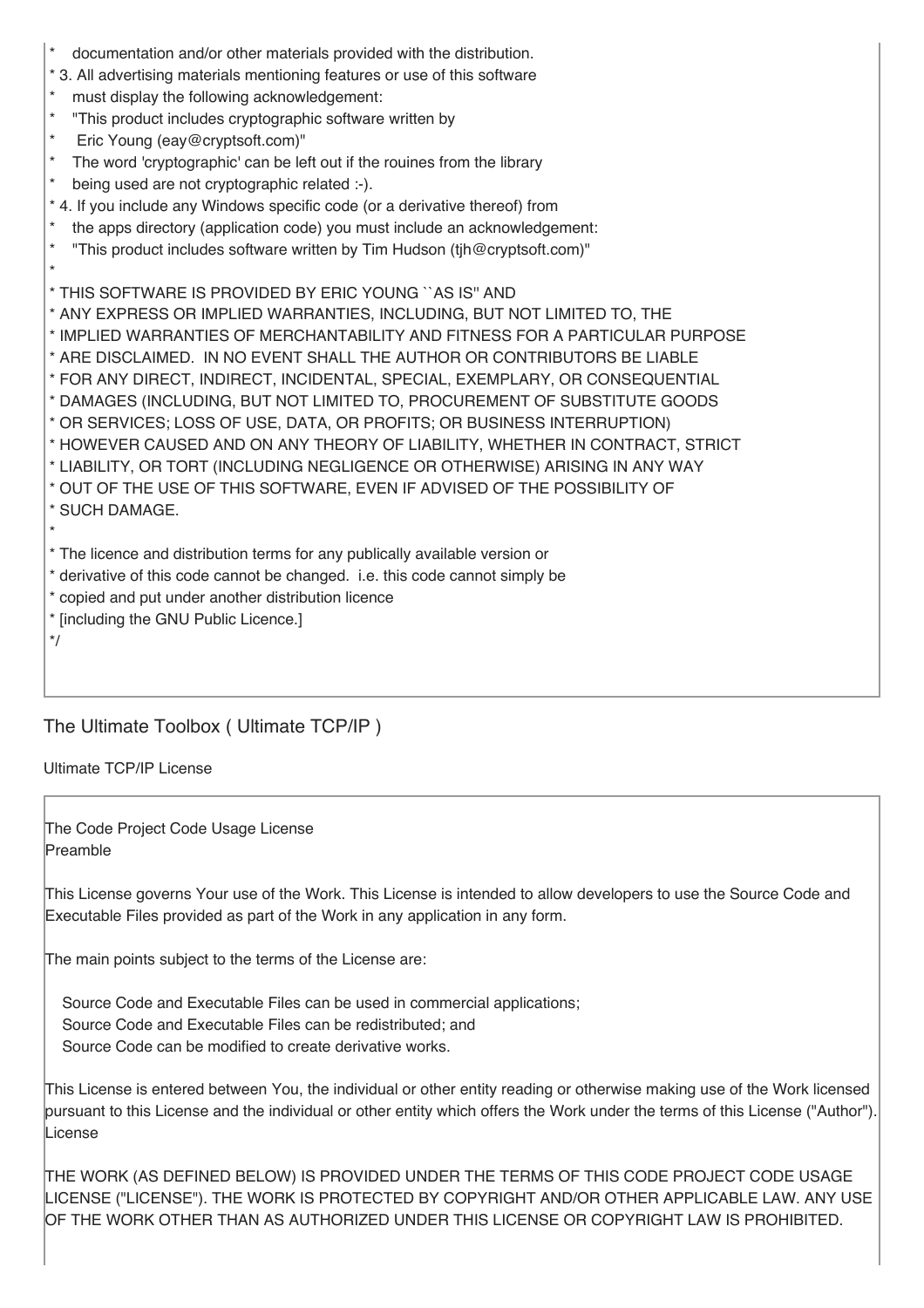BY EXERCISING ANY RIGHTS TO THE WORK PROVIDED HEREIN, YOU ACCEPT AND AGREE TO BE BOUND BY THE TERMS OF THIS LICENSE. THE AUTHOR GRANTS YOU THE RIGHTS CONTAINED HEREIN IN CONSIDERATION OF YOUR ACCEPTANCE OF SUCH TERMS AND CONDITIONS. IF YOU DO NOT AGREE TO THE ACCEPT AND BE BOUND BY THE TERMS OF THIS LICENSE, YOU CANNOT MAKE ANY USE OF THE WORK.

Definitions.

"Articles" means, collectively, all articles written by Author which describes how the Source Code and Executable Files for the Work may be used by a user.

"Author" means the individual or entity that offers the Work under the terms of this License.

"Derivative Work" means a work based upon the Work or upon the Work and other pre-existing works.

"Executable Files" refer to the executables, binary files, configuration and any required data files included in the Work.

"Publisher" means the provider of the website, magazine, CD-ROM, DVD or other medium from or by which the Work is obtained by You.

"Source Code" refers to the collection of source code and configuration files used to create the Executable Files. "Standard Version" refers to such a Work if it has not been modified, or has been modified in accordance with the consent of the Author, such consent being in the full discretion of the Author.

"Work" refers to the collection of files distributed by the Publisher, including the Source Code, Executable Files, binaries, data files, documentation, whitepapers and the Articles.

"You" is you, an individual or entity wishing to use the Work and exercise your rights under this License.

Fair Use/Fair Use Rights. Nothing in this License is intended to reduce, limit, or restrict any rights arising from fair use, fair dealing, first sale or other limitations on the exclusive rights of the copyright owner under copyright law or other applicable laws.

License Grant. Subject to the terms and conditions of this License, the Author hereby grants You a worldwide, royaltyfree, non-exclusive, perpetual (for the duration of the applicable copyright) license to exercise the rights in the Work as stated below:

You may use the standard version of the Source Code or Executable Files in Your own applications.

You may apply bug fixes, portability fixes and other modifications obtained from the Public Domain or from the Author. A Work modified in such a way shall still be considered the standard version and will be subject to this License.

You may otherwise modify Your copy of this Work (excluding the Articles) in any way to create a Derivative Work, provided that You insert a prominent notice in each changed file stating how, when and where You changed that file.

You may distribute the standard version of the Executable Files and Source Code or Derivative Work in aggregate with other (possibly commercial) programs as part of a larger (possibly commercial) software distribution.

The Articles discussing the Work published in any form by the author may not be distributed or republished without the Author's consent. The author retains copyright to any such Articles. You may use the Executable Files and Source Code pursuant to this License but you may not repost or republish or otherwise distribute or make available the Articles, without the prior written consent of the Author.

Any subroutines or modules supplied by You and linked into the Source Code or Executable Files this Work shall not be considered part of this Work and will not be subject to the terms of this License.

Restrictions. The license granted in Section 3 above is expressly made subject to and limited by the following restrictions:

You agree not remove any of the original copyright notices and associated disclaimers that may appear in the Source Code or Executable Files.

You agree not to advertise or in any way imply that this Work is a product of Your own.

The name of the Author may not be used to endorse or promote products derived from the Work without the prior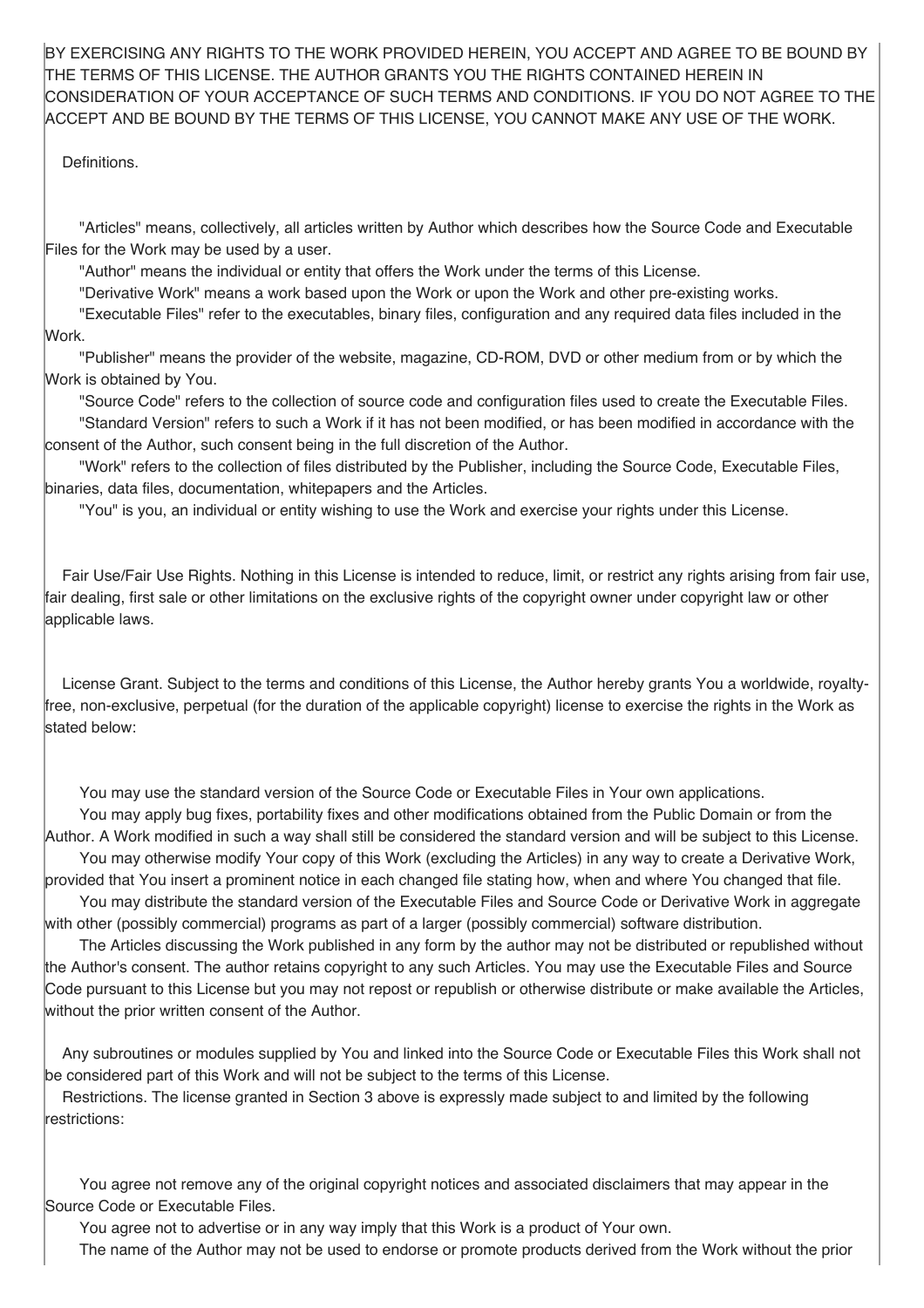written consent of the Author.

You may distribute the Executable Files and Source Code only under the terms of this License, and You must include a copy of, or the Uniform Resource Identifier for, this License with every copy of the Executable Files or Source Code You distribute and ensure that anyone receiving such Executable Files and Source Code agrees that the terms of this License apply to such Executable Files and/or Source Code. You may not offer or impose any terms on the Work that alter or restrict the terms of this License or the recipients' exercise of the rights granted hereunder. You may not sublicense the Work. You must keep intact all notices that refer to this License and to the disclaimer of warranties. You may not distribute the Executable Files or Source Code with any technological measures that control access or use of the Work in a manner inconsistent with the terms of this License.

You agree not to use the Work for illegal, immoral or improper purposes, or on pages containing illegal, immoral or improper material. The Work is subject to applicable export laws. You agree to comply with all such laws and regulations that may apply to the Work after Your receipt of the Work.

Representations, Warranties and Disclaimer. THIS WORK IS PROVIDED "AS IS", "WHERE IS" AND "AS AVAILABLE", WITHOUT ANY EXPRESS OR IMPLIED WARRANTIES OR CONDITIONS OR GUARANTEES. YOU, THE USER, ASSUME ALL RISK IN ITS USE, INCLUDING COPYRIGHT INFRINGEMENT, PATENT INFRINGEMENT, SUITABILITY, ETC. AUTHOR EXPRESSLY DISCLAIMS ALL EXPRESS, IMPLIED OR STATUTORY WARRANTIES OR CONDITIONS, INCLUDING WITHOUT LIMITATION, WARRANTIES OR CONDITIONS OF MERCHANTABILITY, MERCHANTABLE QUALITY OR FITNESS FOR A PARTICULAR PURPOSE, OR ANY WARRANTY OF TITLE OR NON-INFRINGEMENT, OR THAT THE WORK (OR ANY PORTION THEREOF) IS CORRECT, USEFUL, BUG-FREE OR FREE OF VIRUSES. YOU MUST PASS THIS DISCLAIMER ON WHENEVER YOU DISTRIBUTE THE WORK OR DERIVATIVE WORKS.

Indemnity. You agree to defend, indemnify and hold harmless the Author and the Publisher from and against any claims, suits, losses, damages, liabilities, costs, and expenses (including reasonable legal or attorneys� fees) resulting from or relating to any use of the Work by You.

Limitation on Liability. EXCEPT TO THE EXTENT REQUIRED BY APPLICABLE LAW, IN NO EVENT WILL THE AUTHOR OR THE PUBLISHER BE LIABLE TO YOU ON ANY LEGAL THEORY FOR ANY SPECIAL, INCIDENTAL, CONSEQUENTIAL, PUNITIVE OR EXEMPLARY DAMAGES ARISING OUT OF THIS LICENSE OR THE USE OF THE WORK OR OTHERWISE, EVEN IF THE AUTHOR OR THE PUBLISHER HAS BEEN ADVISED OF THE POSSIBILITY OF SUCH DAMAGES.

### Termination.

This License and the rights granted hereunder will terminate automatically upon any breach by You of any term of this License. Individuals or entities who have received Derivative Works from You under this License, however, will not have their licenses terminated provided such individuals or entities remain in full compliance with those licenses. Sections 1, 2, 5, 6, 7, 8, 9 and 10 will survive any termination of this License.

Subject to the above terms and conditions, this License is perpetual (for the duration of the applicable copyright in the Work). Notwithstanding the above, the Author reserves the right to release the Work under different license terms or to stop distributing the Work at any time; provided, however that any such election will not serve to withdraw this License (or any other license that has been, or is required to be, granted under the terms of this License), and this License will continue in full force and effect unless terminated as stated above.

Publisher. The parties hereby confirm that the Publisher shall not, under any circumstances, be responsible for and shall not have any liability in respect of the subject matter of this License. The Publisher makes no warranty whatsoever in connection with the Work and shall not be liable to You or any party on any legal theory for any damages whatsoever, including without limitation any general, special, incidental or consequential damages arising in connection to this license. The Publisher reserves the right to cease making the Work available to You at any time without notice